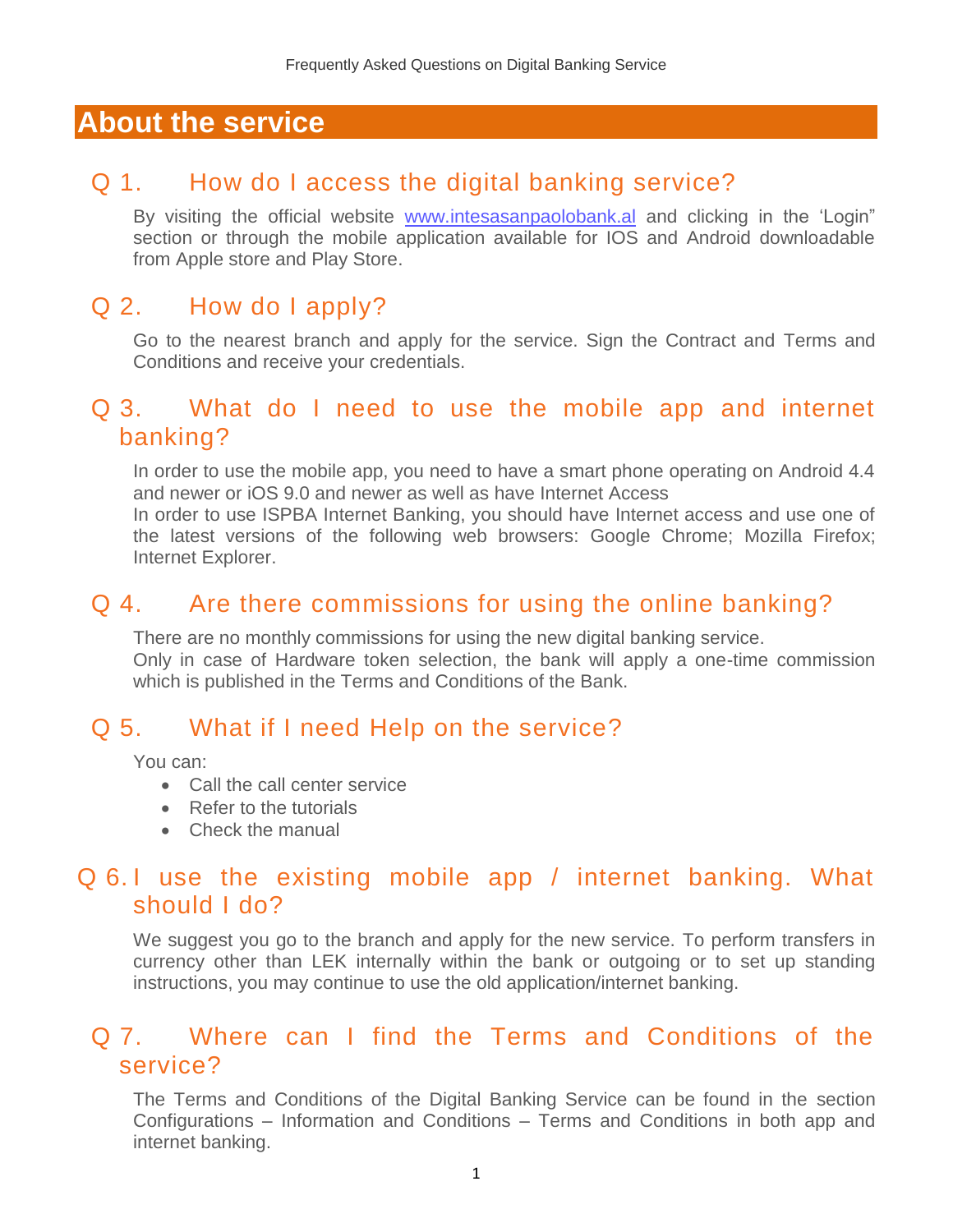# **Registration**

#### Q 8. How can I register in the mobile app?

Download the new mobile banking application for iOS on the App Store and for Android on Play Store

Scan the QR code or manually enter the first part of the registration code provided to you by the Bank. The second part of the registration code will be delivered to you in your mobile number.

Follow the setup process as indicated on the app screen

#### Q 9. Why can't I complete the registration?

The activation code is available for 24 hours. If you do not activate the mobile app within that period, you will have to go again to the branch or contact the call center and request new credentials.

#### Q 10. [My device can't read the QR code. What can I do?](https://with.pbz.hr/en/ufaqs/my-mobile-device-camera-does-not-read-the-qr-code-when-i-want-to-use-the-smart-login-to-login-to-the-pbz-internet-banking-what-do-i-have-to-do-about-it/)

Bring your mobile device closer to the computer screen or the page or increase the picture size or check if you have allowed the application to have access to the camera

#### Q 11. I do not have a smart phone, what can I do?

If you have no smartphone, you may access digital banking service in Responsive Internet Banking. In this case in order to login you will need the user ID and a Hardware Token #withKEY which you can get at the moment of application.

### Q 12. [Can different users use the mobile app on the same](https://with.pbz.hr/en/ufaqs/can-several-different-users-use-the-pbz-mobile-banking-app-on-the-same-device/)  [device?](https://with.pbz.hr/en/ufaqs/can-several-different-users-use-the-pbz-mobile-banking-app-on-the-same-device/)

Yes, it is possible to register several users on a single mobile device. However, for security reasons some features such as touch ID/face ID can be activated for the master user; the other user/s may log in by using the PIN.

#### Q 13. What happens if I put a wrong PIN/Code more than 3 times in a row?

If you enter wrong PIN three times in a row when accessing the mobile app your profile will be deleted from your device for security reasons. In this case you may recover your profile by using the Recovery Code. In case you do not remember the Recovery Code, you have to request new registration codes (the identification and activation code). If you enter wrong PIN on the hardware #withKEY, your token will be blocked and you need to contact the bank to unlock it.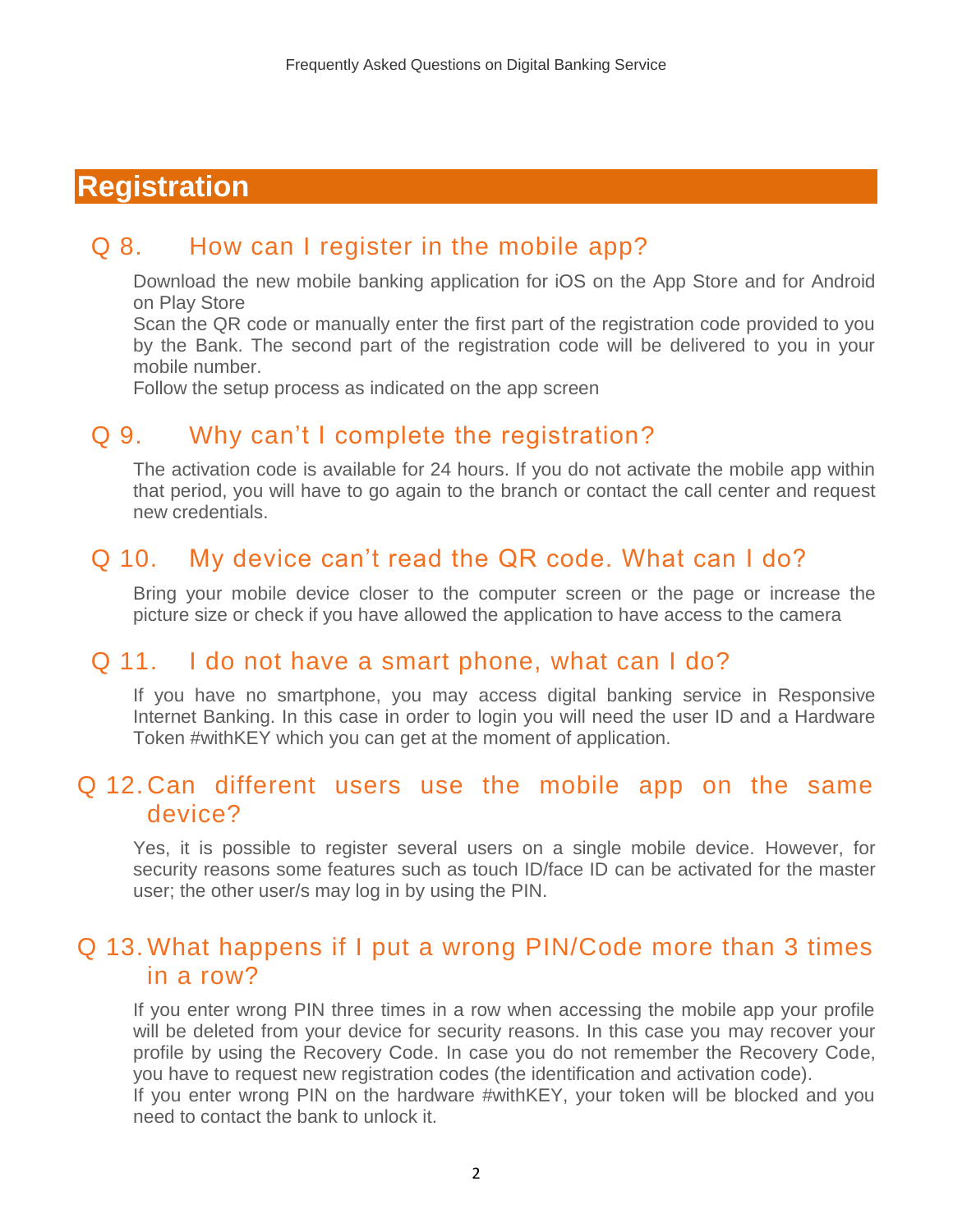### Q 14. I changed the phone number [or the operator, what should I](https://with.pbz.hr/en/ufaqs/what-if-i-change-the-phone-number-the-provider-or-the-subscription-scheme/)  [do?](https://with.pbz.hr/en/ufaqs/what-if-i-change-the-phone-number-the-provider-or-the-subscription-scheme/)

If you change the mobile phone number, you need to update your data in the branch. If you change the operator and the mobile phone number and the mobile phone remain the same, you do not need to take any action.

#### Q 15. I deleted the application by mistake / I have a new device, what should I do?

Download again the application in your existing phone/Download the app in your new phone from the store. Select I 'Have you registered before' enter the User ID, and the recovery code you have set when activating the application for the first time. A sms with a code will be sent to your mobile number registered in the bank. After successful code recognition, your profile is recovered successfully.

#### Q 16. Can I use the mobile app [if my mobile device is rooted?](https://with.pbz.hr/en/ufaqs/can-i-use-the-pbz-mobile-banking-if-my-mobile-device-was-rooted-and-or-jailbroken-or-otherwise-modified-2/)

Yes, you can, but keep in mind that individual application features may not work.

#### Q 17. Does the application get updated??

We will periodically improve the app or introduce new functionalities. The new version will be available in the respective play store and you can update it in the same way as any other application on your smartphone

#### Q 18. Can I use application on mobile if my phone is block for security reason?

Yes, you can by accepting the disclaimer that appears on the mobile, but please bear in mind that some specific functions may not work.

## **Questions related to functions**

#### Q 19. [What is #withKEY?](https://with.pbz.hr/en/ufaqs/what-is-withkey/)

#withKEY is the mobile token is integrated into the new ISPBA mobile banking application, enabling a login into the ISPBA internet banking and transaction authorization or the hardware token received in branch in case when the customer does not have a suitable smartphone to download the mobile app (containing also the software token #withKEY).

#### Q 20. It takes a long time to load the app or access menus, why?

Please check your internet connection. The app may run slowly on lower bandwidth mobile networks.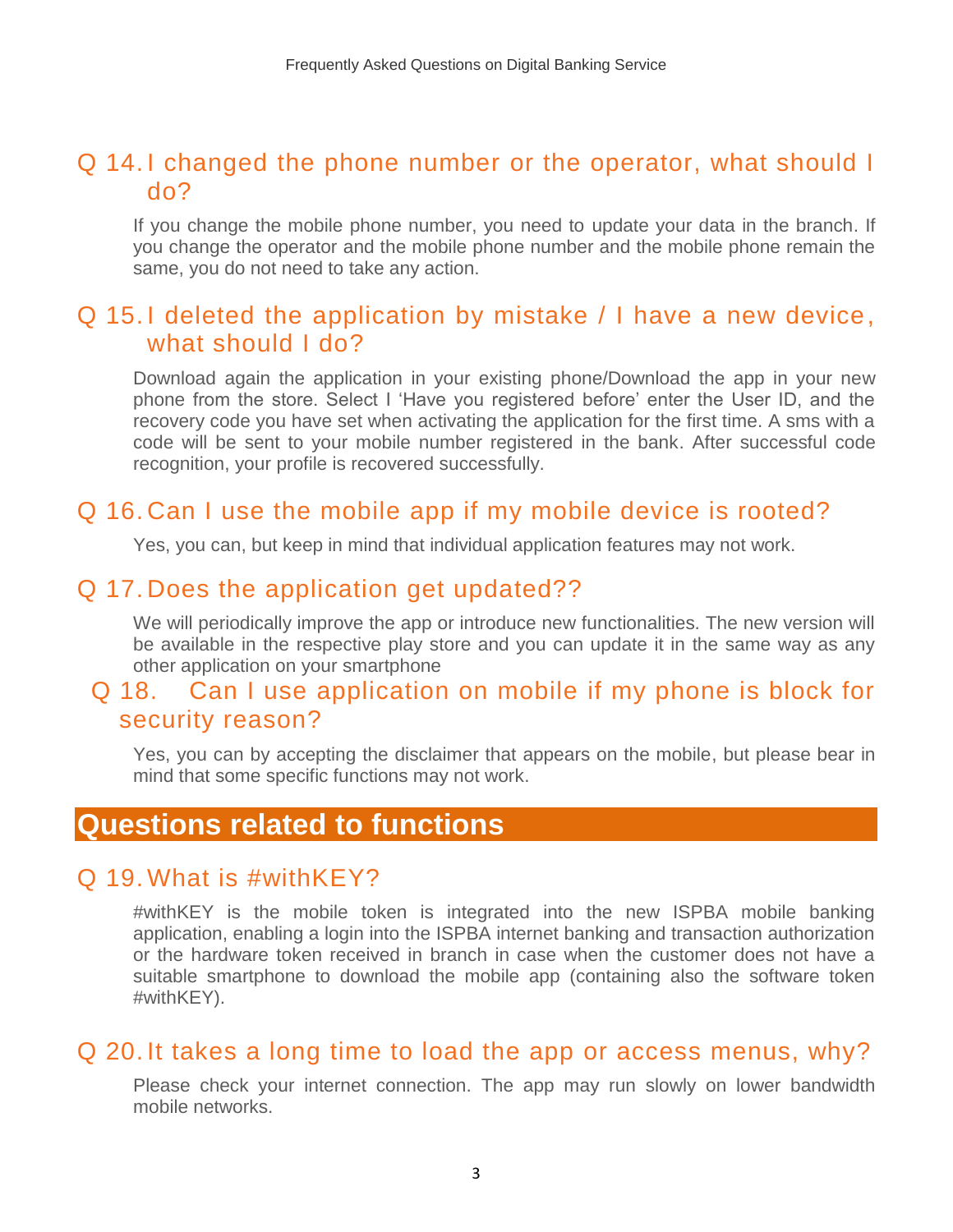### Q 21. How can I select my favorite account/savings/card?

Under Settings-Products and Services-Overall position. The account/savings/card you mark as your favorite will be displayed in the Overview widget of your Dashboard page.

### Q 22. My Available Balance is lower than my Balance, why?

You may have reserved funds which are amounts blocked on your account for certain transactions such as for example POS, but which are not yet settled in your account.

#### Q 23.Are there any limits for performing transactions?

Limits are not applied for payments within own accounts of Utility payments. Limits are applied for third party payments and are specified in the contract at the moment of application

### Q 24. Can I change transaction limits?

To change decrease the limits or increase them up to the default maximum amount set by the bank, go to Settings-Products & Services-Transaction limits.

#### Q 25. What is "Fast balance"? Where can I switch it on/off?

With "Fast balance" you can check your account balance without logging in to the mobile app. Fast balance can be managed [in Settings-Products and Services-Fast balance.](https://with.pbz.hr/en/ufaqs/how-can-i-turn-on-notifications-and-for-which-banking-products/)

### Q 26. Why am I not receiving [any notifications in my phone?](https://with.pbz.hr/en/ufaqs/how-can-i-turn-on-notifications-and-for-which-banking-products/)

Check if you have activated notifications. Go to Settings-Notifications, and turn on and customize notifications for: your accounts, debit or credit cards, savings, loans etc.

#### Q 27. Can I share my IBAN?

In your profile, you can review your banking accounts and share your IBAN details by email or through different networks(Facebook, Viber, WhatsApp).

#### Q 28. How do I find Branches and ATMs?

Using the locator in the pre-login area in the digital banking platform or on the app, you will find the nearest branch or ATM to your current location or to a specific address. You can choose between map or list view or decide to open the navigator and get directions to the desired ATM.

### Q 29. I generated a #withCASH [code but did not manage to go to](https://with.pbz.hr/en/ufaqs/what-is-withcash/)  the [ATM on time?](https://with.pbz.hr/en/ufaqs/what-is-withcash/)

The code is valid only for the time which you have configured in the application. After such time, in case the code is put in the ATM, the system will display and Invalid Code error message. Funds will still be available in the account if the code is not used.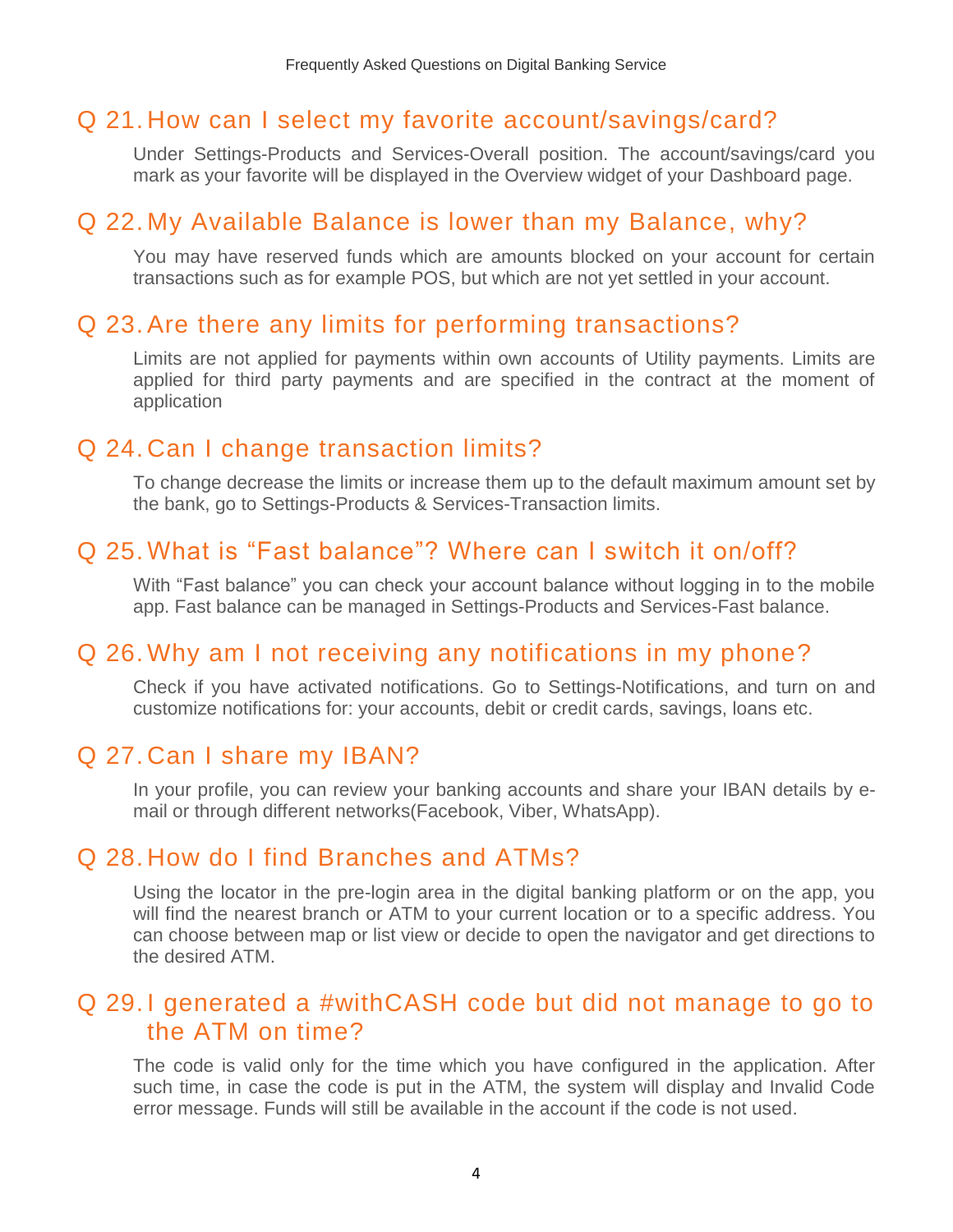### Q 30. Is possible to withdrawal in Eur if I use #withCASH and card is related with account in EUR?

No, currently in the ATMs you can only withdraw in LEK by using the #withCASH functionality. If you have for example chosen the amount amount 2000 in the application, your account will debited with the LEK equivalent.

## Q 31. In case I insert a wrong #withCASH code on the ATM why the screen to enter the correct code does not appear in the ATM?

When you insert a wrong code for cardless withdrawal, for security reason please wait until the ATM re-displays the screen for cardless cash withdrawals. The waiting time varied up to 2 minutes depending on the number of times that a wrong code was entered.

### Q 32.Smart login does not work, what do I do?

If smart login does not work, click 'Not you' in responsive internet banking and login using the User ID and the #withKEY generated from the mobile.

### Q 33. What is the transaction history limit?

You can check the transaction history for the last 18 months.

### Q 34. How can I know if the transaction is successful?

Apart from the message displayed on the screen indicating if the payment was successful, you can generate in both internet banking and mobile app the invoice for each transaction performed in online banking where you can check all the details of the performed transaction.

#### Q 35. [When do transactions](https://with.pbz.hr/en/ufaqs/what-if-i-lose-my-mobile-phone-device-or-if-it-gets-stolen/) become available?

If you transfer funds in LEK between your own account and between other accounts within the Bank the transactions will be executed in real time.

If you transfer funds and between your own accounts in different currencies up to EUR 10 000, the transactions will be executed in real time.

If you transfer funds within your own accounts in different currencies over the amount of EUR 10 000 and after 16:00 o'clock and/or on a nonworking day, the transaction will be processed on the next working day.

If you transfer funds in Lek to other domestic banks before the cutoff times specified in the terms and conditions of the Bank, the transaction will be processed straight through with the same value date, otherwise, it will be processed on the next business day.

Transactions outside the bank initiated form the menu 'Pay someone' or 'FX Payments' will be executed as per timelines published in the Terms and Conditions.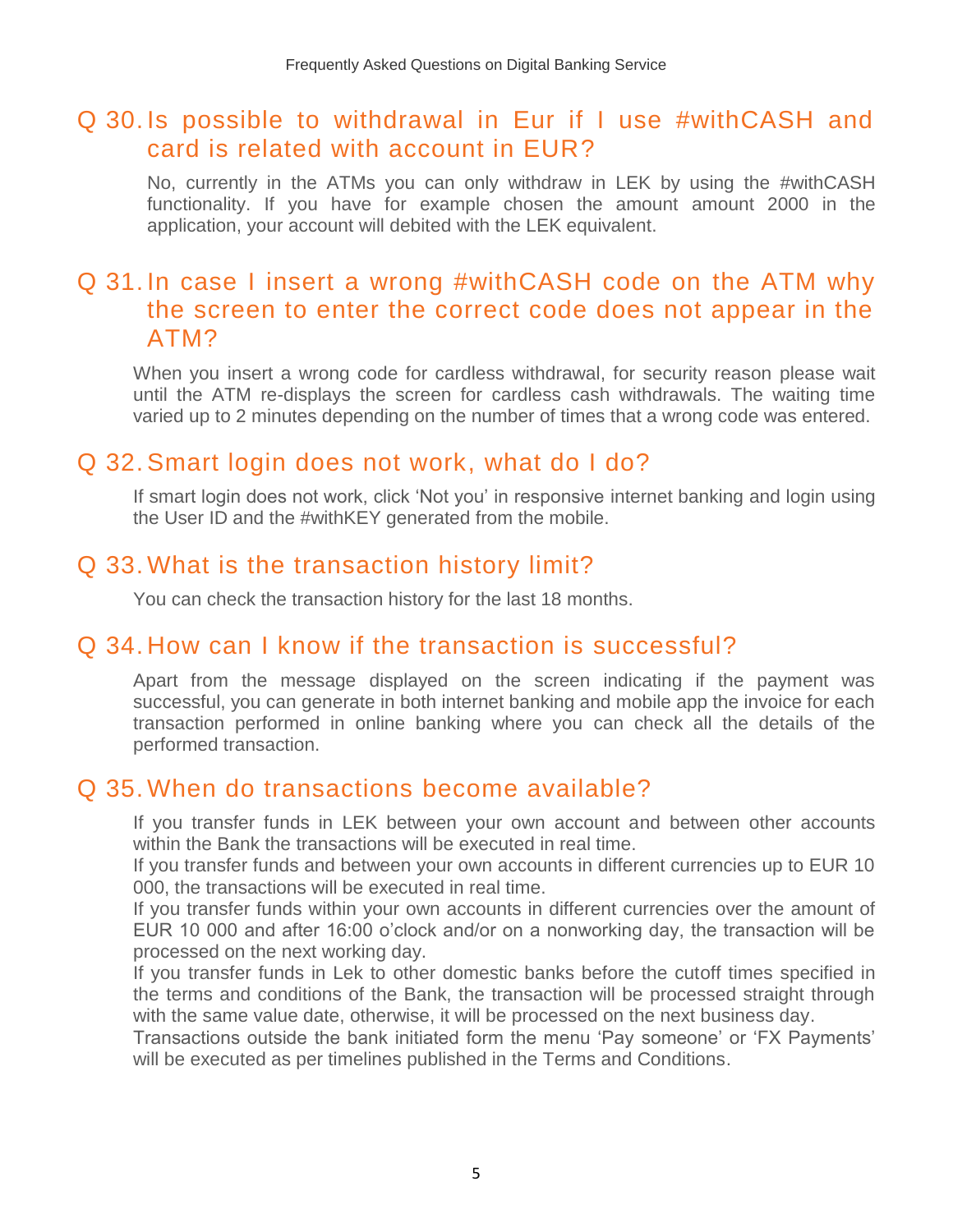### Q 36. Can I perform transfers in currency other than LEK within and outside the Bank?

Yes, to initiate a payment in currency other than LEK, please use the menu 'FX Payments'.

### Q 37. [What payments can I perform through the 'FX Payments'](https://with.pbz.hr/en/ufaqs/what-if-i-lose-my-mobile-phone-device-or-if-it-gets-stolen/)  [menu?](https://with.pbz.hr/en/ufaqs/what-if-i-lose-my-mobile-phone-device-or-if-it-gets-stolen/)

Through the new functionality accessible under 'FX Payment' menu, you can make:

- payments in foreign currency within the country and within the bank;
- payments in Lek within the country and within the bank initiated from an account in currency different from Lek
- as well as SWIFT payments abroad.

## Q 38. [Can I request a preferential exchange rate?](https://with.pbz.hr/en/ufaqs/what-if-i-lose-my-mobile-phone-device-or-if-it-gets-stolen/)

This functionality will be made available soon. You may use continue to use this functionality in the old application/internet banking.

## Q 39. [Can I set up a standing instruction?](https://with.pbz.hr/en/ufaqs/what-if-i-lose-my-mobile-phone-device-or-if-it-gets-stolen/)

This functionality will be made available soon. You may use continue to use this functionality in the old application/internet banking.

**Note 1:** For detailed use of all functionalities offered through the Digital Banking Service, you can find a detailed explanation in the Digital Banking Service Manual which can be found at the link: https://www.intesasanpaolobank.al/retail/sherbimi -bank-digital.html

# **Questions about new functionalities (#withSIGN, Fast Loan, Debit Card Explorer, Remote Offer and Account Satement)**

# Q 40. What is #withSign?

#WithSign is a qualified electronic signature, through which you can sign various contracts or documents (according to the required process) without the need to go physically in one of the Bank's branches. Qualified electronic firm has the same legal validity as firm with physical presence, and offers convenience in meeting your needs for various products or services online through your Mobile phone or Internet Banking.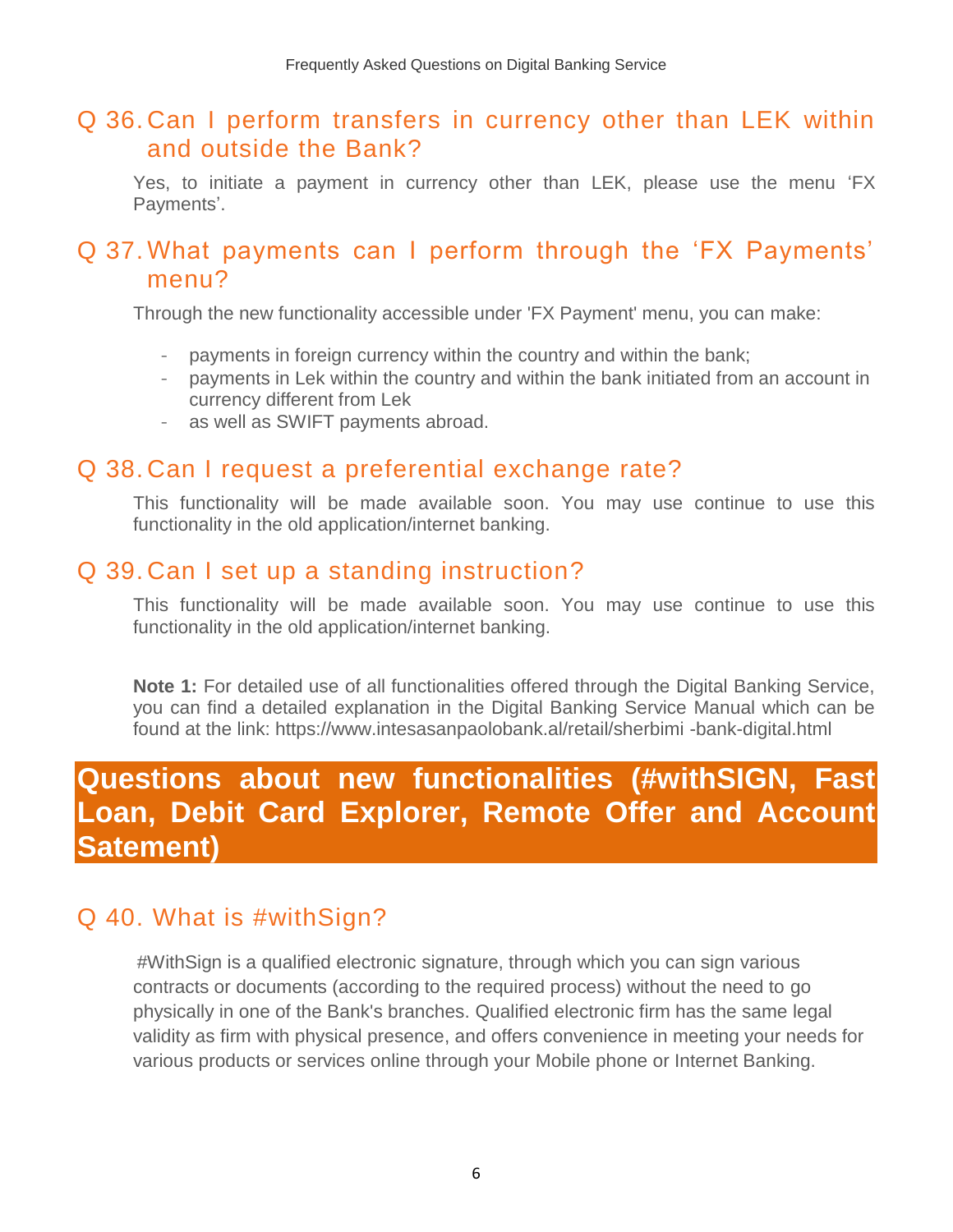## Q 41. How to activate/use #withSIGN?

- For customers who are receiving the Digital Banking Service for the first time, activation of #withSIGN is mandatory during the service registration process. By reading/accepting the documents/contracts that will be displayed during registration, the #withSIGN functionality will be activated.
- While customers who are earlier users of the Digital Banking Service, can activate this functionality in the "Configurations" area, in order to proceed with applications for products or services that require Qualified Electronic Signature.

# Q 42. Which are the Products or Services that require the Qualified Electronic Signature #withSIGN?

Currently the Qualified Electronic Signature #withSIGN can be used for the application of a Fast Loan, Debit Card or for Personalized Remote Offers created especially for you by signing the necessary documents for each product or service that is part of the offer. In the following the Qualified Electronic Signature #withSIGN will be used for other functionalities for which you will be informed from time to time.

# Q 43. Where can be found the documents I have signed through Qualified Electronic Signature?

All signed documentation will be found in "My Documents" area, sorted by date, where you will have the possibility to download or share it/them to which one you want.

# Q 44. Are applied the same Terms and Conditions in Digital Banking Service as in the Branch?

Yes, the Terms and Conditions applicable are the same, in Branch as well as in the Digital Banking Service, starting from the interest rate, the allowed tenor and the respective amounts in accordance with the category to which the client belongs (Salary or non-salary).

# Q 45. There is any condition to apply for Fast Loan through Digital Banking Service?

For all the customers which are ISPBA Salary customers or Non- Salary ISPBA customers, the only condition is to have 7 regularly salaries, credited to the account.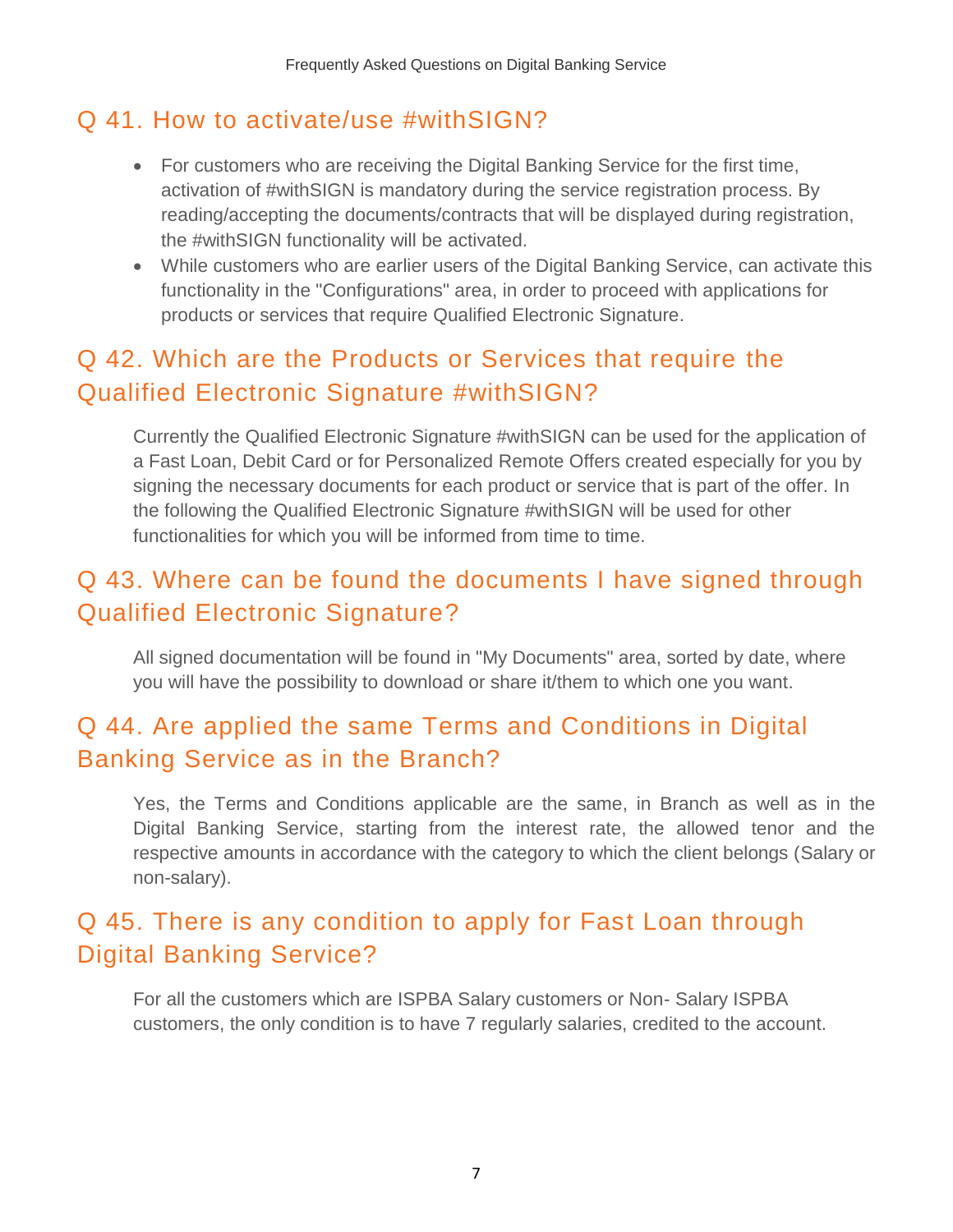# Q 46. What are the required documents to be attached for a Fast Loan application through Digital Banking Service?

For ISPBA Salary customers only a Family Certificate is required. For all ISPBA non-Salary customers, it is necessary that in addition to the Family Certificate to be attached the Account Statement (for 1 year) where the last 7 regularly salaries are credited and as well as the Salary Confirmation issued by the Employer.

# Q 47. How I will be informed about the steps the loan goes through?

All the notifications starting from the approval of the loan until the disbursement, will come to your application through a "push" notification and then it is enough to follow the necessary steps for signing with a qualified electronic signature, all the required documents and contracts, for every step.

## Q 48. When will the funds be available in my account?

In the best case that the process goes through without problems (means that you are completely in accordance with everything is required from the Bank and you have signed all the documents in time etc.), the loan will be disbursed in your account within 24 hours.

## Q 49. Can I apply online for any type of card without going to the Bank?

Yes, you can apply at any time through the Digital Banking Service for any type of Debit Card (Visa Inspire, Master Card Standard, Visa Classic, Master Card Gold) and to go at the Bank only to withdraw it after it has been produced.

# Q 50. How can I be informed when the card for which I have applied online is produced and is ready to be withdrawn?

In the debit cards section, you will find all the steps in which the process goes through. You will also be notified by the Bank/Branch (to which you belong or where you asked to withdraw the card) when the card is ready to be withdrawn.

## Q 51. There is any commission for applying for a new debit card through Digital Banking Service?

The commission for debit card applications through the Digital Banking Service is the same as the application made at the branch, according to the current Terms & Conditions in force.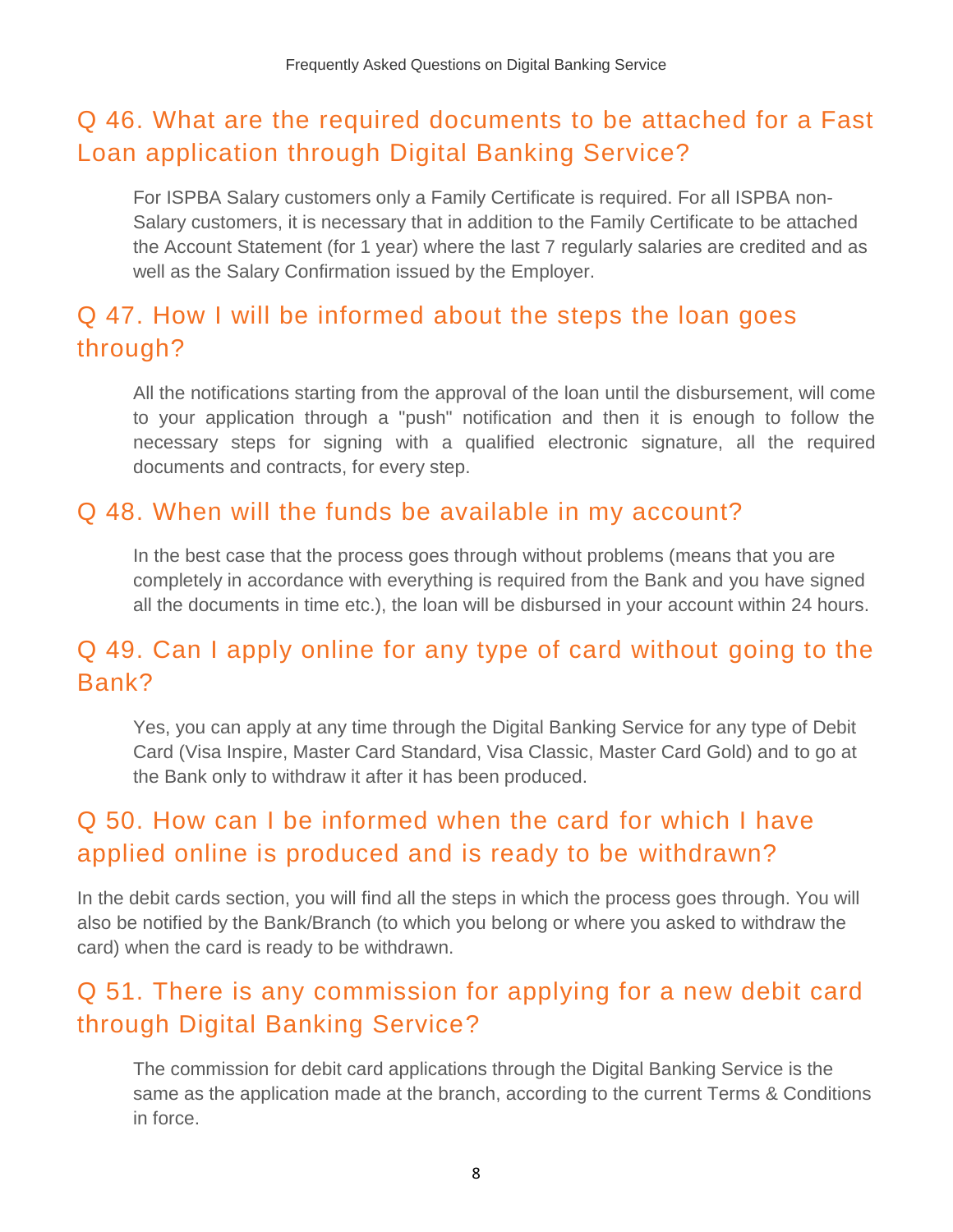# Q 52. For how many days can be produced the card for which I have applied through Digital Banking Service?

The time of card production is the same as in the branch and takes about two weeks.

## Q 53. What is Remote Offer?

The remote offer comes to your Mobile or your computer / laptop (if you are using only / or Internet Banking) depending on the device you are using, in the form of a proposal or request, for a specific Product / Service by the Bank, by given to you the opportunity to exchange and view, Documents as needed as well as to sign Contracts, Application Forms through Qualified Electronic Signature.

## Q 54. How long is the offer valid?

The offer expiration is 11 days. You have the right to accept, close or reject it, depending on your interest for this offer.

## Q 55. How can I be informed about the offer coming from Bank?

A "push" notification or "pop up" message will come to your mobile phone or computer / laptop (if you use only/or Internet Banking) depending on the device you are using. Once you access the Digital Banking Service this offer will appear on the "Home Page".

# Q 56. If the offer is closed / rejected or expired, can I see/accept it again in another moment?

- If the offer is closed it will be saved in the Menu "My Proposals", section "Under process"
- If rejected / deleted by you this request will not appear anywhere leaving no trace
- If rejected / deleted by the Bank, this offer will be displayed in the Menu "My Proposals", section "Archive"
- If an offer expires it will automatically go to the "My Proposals" Menu, in the "Archive" section where if you wish you can resume communication with the Bank Employee by selecting the "Ask for a new proposal" option.

For more information refer to the Digital Banking Service Manual found in the link specified in the section "Note" 1